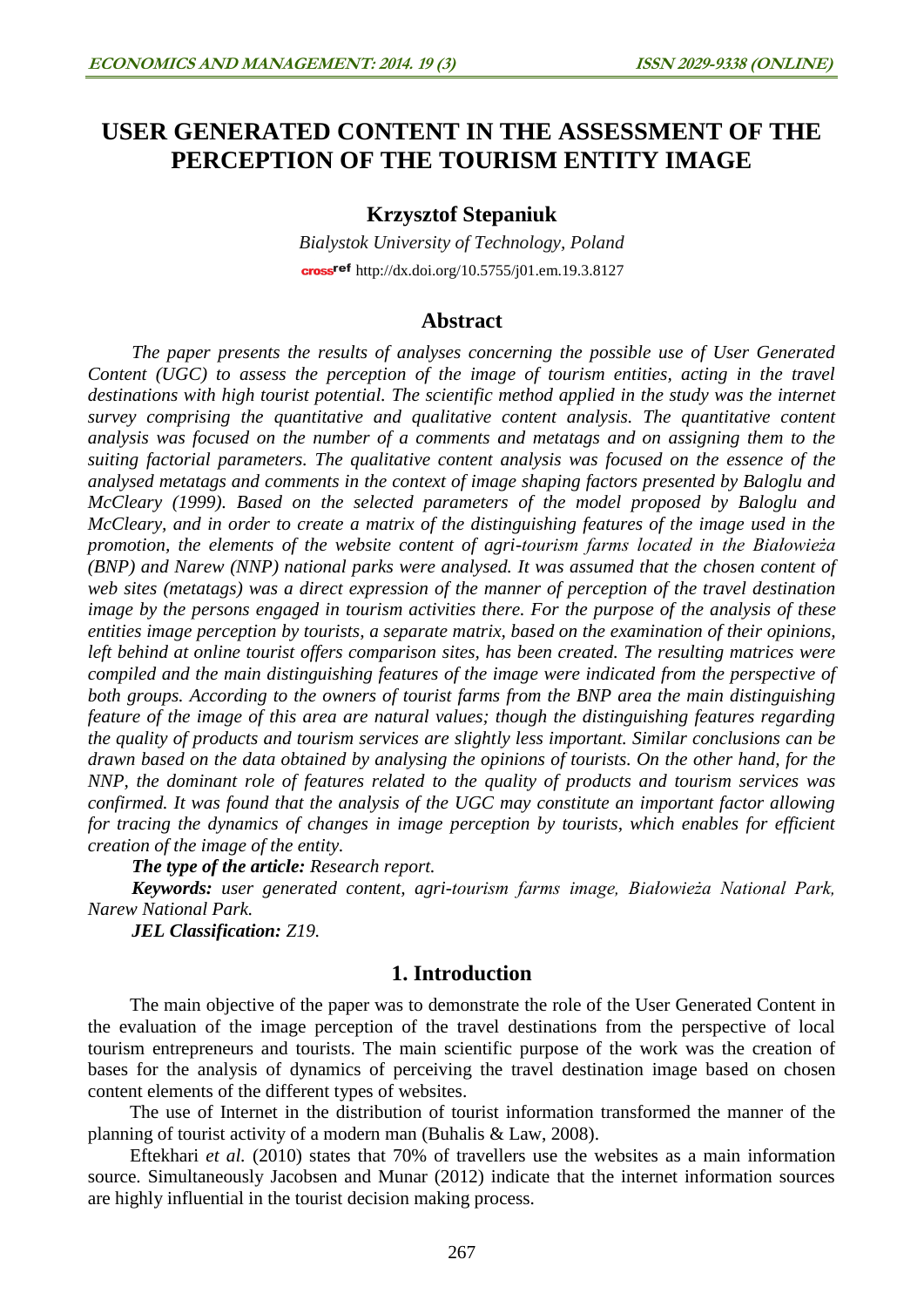The User Generated Content (UGC) contains information reflecting the users' own experiences, including the experiences of the tourist activity, which are shared with other users (Blackshaw, 2006). Gretzel (2007) suggests that in searching for information about tourist destinations, the Internet users more often use and exchange in the network the proprietary content related to their tourist activity than the content generated by professional providers of tourist services. Therefore, the UGC can be an important source of information about the tourists' perception of the travel destination image.

The image of the travel destination is a synthesis of beliefs, perceptions, impressions and personal experiences related to the area, resulting from the accumulation of information from various sources (Kotler *et al*., 1993; Lee & Lockshin, 2011; Qu *et al*., 2011). It is, therefore, a mental representation of the individual views about a specific place, being the resultant of many factors and has the greatest impact on tourist loyalty (Zhang *et al*., 2014).

The image of the travel destination can, thus, be seen as a derivative of the cognitive activity of individuals, based on personal experiences, beliefs, and available sources of information. It is assumed that it is one of the main determinants influencing the process of making decisions concerning the selection of a destination (Ritchie and Crouch, 2003; Beerli & Martin, 2004; Nicoletta & Servidio, 2012; Liu, 2014; Parra-López & Oreja-Rodríguez, 2014).

On the other hand, Henderson (2008) believes that the selection and display of the desired distinguishing features of the image can significantly affect the size and social structure of tourism.

Presented below are selected factors shaping the image in the public, also internet, sources of tourist information (Baloglu & McCleary, 1999):

- − Factor I The quality of tourism products and services (factorial parameters: cleanliness and hygiene of accommodation and catering; quality of the available infrastructure; personal security; welcoming accommodation, delicious cuisine, good conditions for recreation, interesting and friendly people);
- − Factor II Tourist attractions (factorial parameters: cultural attractions, specificity of the national-religious area, sights, local handicraft, mass events, attractive purchases, high quality of entertainment);
- − Factor III Wildlife (factorial parameters: clean and unpolluted environment, health-friendly climate, attractive wild fauna and flora, beautiful, natural landscape).

The expression of factors mentioned above is discernible in the content of comments left by users in selected nationwide tourist offers comparison sites (determined as a user generated content - UGC) where the content is created and shared by users for other users. The latter is the one of the main features of WEB 2.0 technology in n contrast with WEB 1.0 where website content are being created by the administrator for users.

Ritchie and Crouch (2003) indicates the need for the presence of unique local attributes, which cause tourists to choose a destination over other destinations. UGC constitutes a portion of a website and embraces the users' opinion about products, services or destinations and enables the understanding of visitor perception of destination image (based on UGC). Therefore, it is an important subject for the people directly associated with the travel destination (e.g. tourism destination marketers, owners of agri-tourism farms). Simultaneously limited research has been focused on the comparison of destination image from the perspective of visitors and local people, based on the WEB 1.0 (e.g. selected content of agri-tourist farm sites) and WEB 2.0 (e.g. opinions of the customers of agri-tourism farms, left in the selected nationwide tourist offers comparison sites) sources of data.

Although Białowieża National Park (BNP) and Narew National Park (NNP) are associated with unique environmental qualities, it was assumed that, both, the visitors and the operators will perceive the image of the area with the dominant role of the discriminants not related to natural attributes, since their influence on image is obvious. Whereas the tourist image of environmentally valuable sites should be created basically on discriminants mainly related to the quality of tourism products and services and tourist attractions.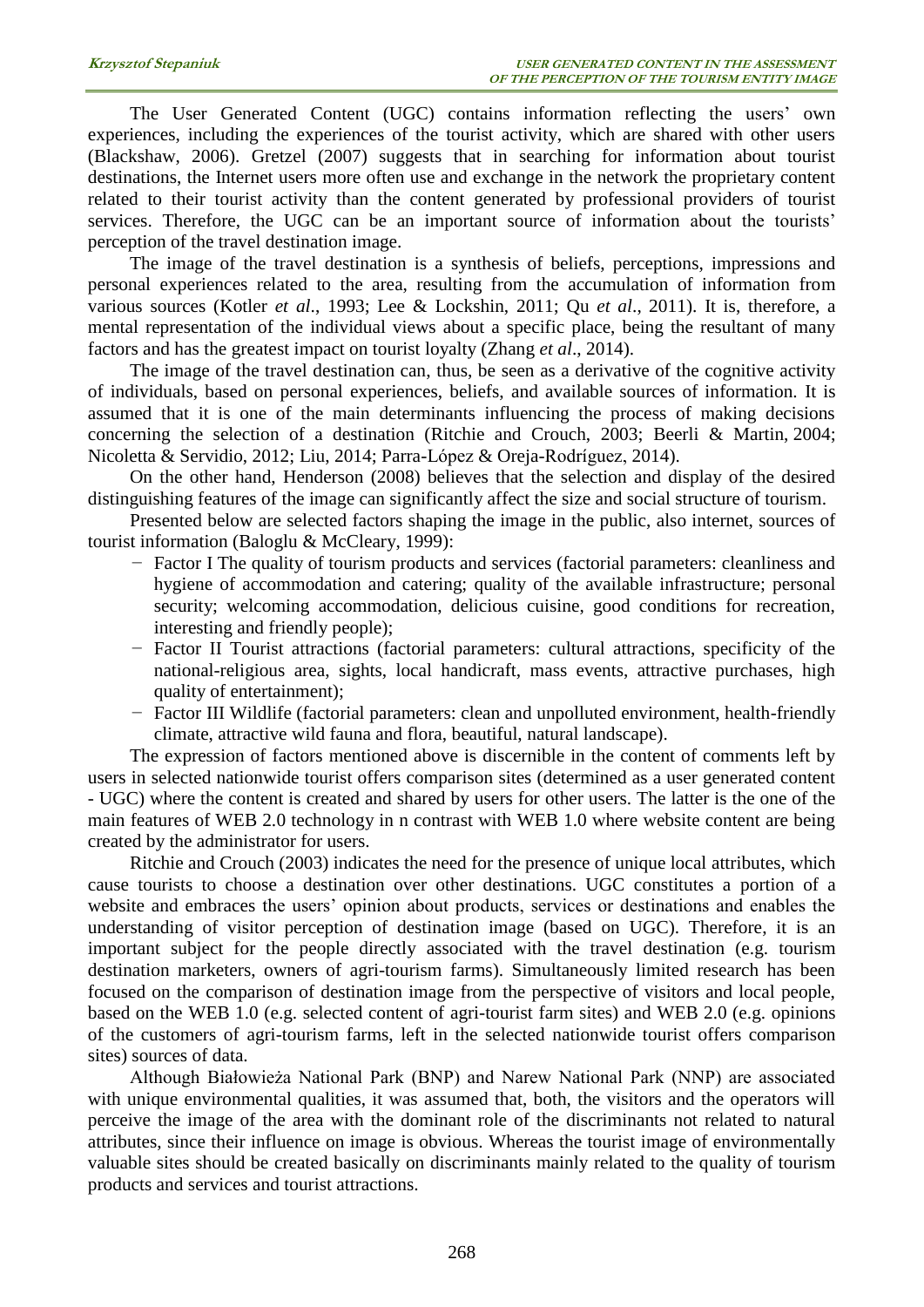Based on the presented literature review the specific objective of the study was to evaluate the usefulness of UGC sources of data in the analysis of the image of tourism entities related to travel destinations. Such elaboration was made through the usage of quantitative and qualitative content analysis. As a result the matrices of the image of the selected travel destinations from the perspective of the people directly related to the travel destination (i.e., owners of agri-tourism farms) and tourists were made.

The topicality of the paper is mainly connected with the presentation of the possibility of UGC application for the assessment of the image perception of tourism entities related to travel destinations by tourists.

#### **2. Method**

The scientific method applied in the study was the internet survey comprising the quantitative and qualitative content analysis. The quantitative content analysis was focused on the number of a comments and metatags and on assigning them to the suiting factorial parameters. The qualitative content analysis was focused on the essence of the analysed metatags and comments in the context of image shaping factors presented by Baloglu and McCleary.

Websites of 40 agri-tourism farms from the area of the Białowieża (20) and Narew (20) national parks were the research object. It was assumed that their selected content is a direct manifestation of the perception of their image by the people associated with the travel destination. The sites were selected by entering the following keyword combinations: "Białowieża agritourism", and "Narew agri-tourism" into the Google search engine. For each of the combinations, the first twenty links relating to the websites of individual agri-tourism farms were taken into account.

The contents of "Keywords" and "Description" metatags, which have been semantically referenced to the various factors affecting the image in the sources of information and indicated as a Factor I, II, III (Baloglu and McCleary, 1999) were analysed. For each website taken into account the analysed metatags were semantically suited for the factorial parameters influencing the entity image mentioned in the Introduction. The metatags were decomposed into a single tags. Single tag could contain the essences referring for one or few factorial parameters. Based on such procedure a frequency of appearing of particular factorial parameters was summed up. The resulting combination of factorial elements was arrayed to form a hierarchical system, i.e., starting with the most frequently and ending with those that were the least frequently encountered. This resulted in obtaining the matrices of the elements defining the image of both of the travel destinations from the perspective of the owners of agri-tourism farms.

Another matrix, reflecting the perception of the image by tourists was prepared at the same way on the basis of the opinions of the customers of agri-tourism farms posted on the selected nationwide tourist offers comparison sites, such as *nocowanie.pl*, *e-turysta.net*, *emeteor.pl*, *spanie.pl*. In this case, a hierarchical ranking of factors was also prepared. 39 comments for the farms located in Białowieża NP and 28 comments for the farms located in Narew NP were found and analysed.

## **3. Results**

Based on the data presented below (Table 1-2) it must be stated that the resulting summaries are different in numbers. Rankings created on the basis of the content analysis of the websites and the tourists' opinions, for the BNP are very similar, and in both cases are composed of seven elements. On the other hand, the statement prepared for the NPN consists of fifteen items for the ranking of factors, created on the basis of the content of the web sites. Ranking created for this area on the basis of the UGC contains 14 elements.

The hierarchical matrices of the factors affecting the image of agri-tourism farms, operating in the vicinity of the Białowieża National Park is presented in Table 1.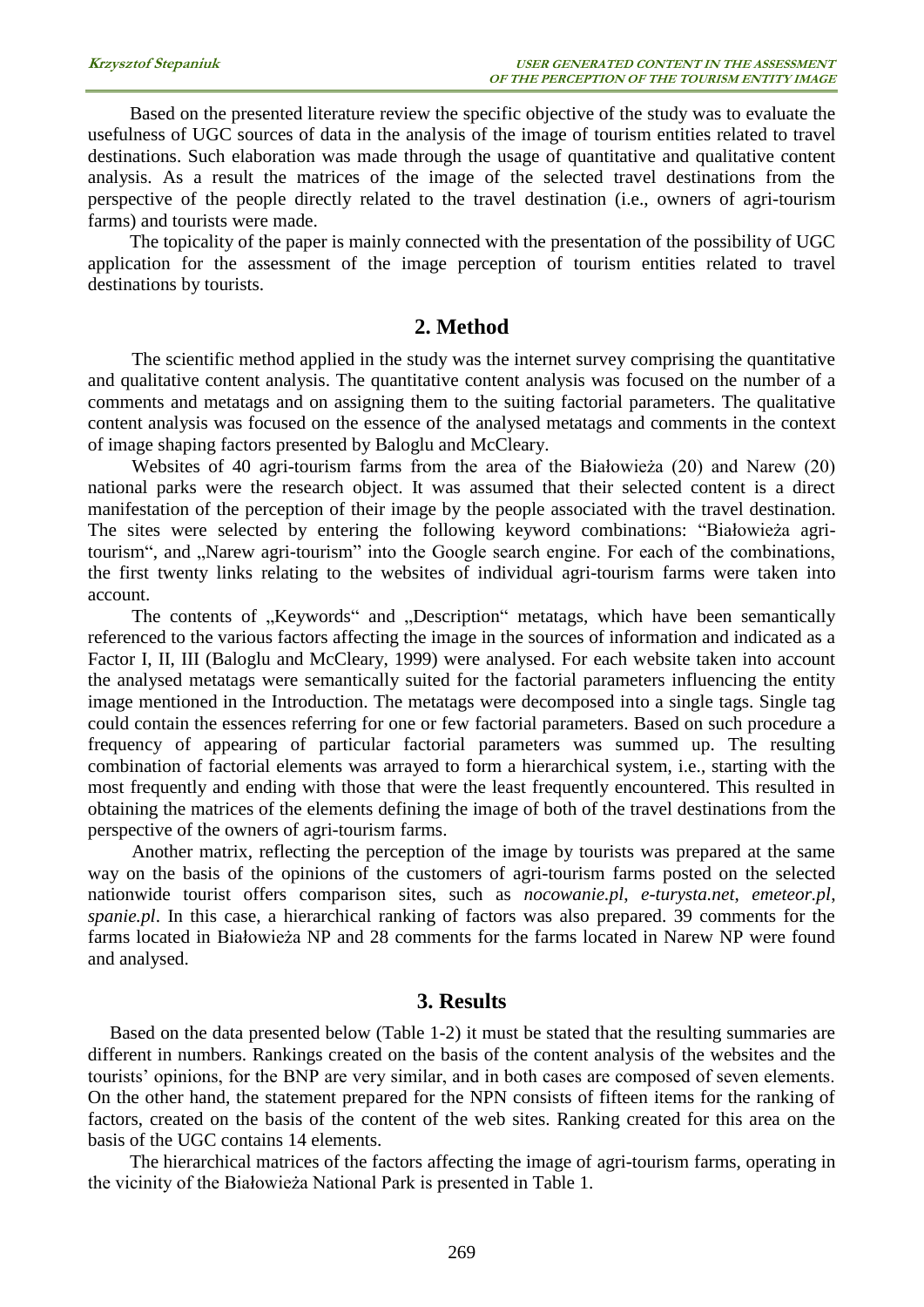**Table 1**. The hierarchical arrangement of factors building the image of the area of the Białowieża NP, according to the agri-tourism farms owners and tourists

|            |  |                   | The matrix of the image of the<br><b>Białowieża National Park</b><br>(based on selected elements of the<br>content of the websites of agri-<br>tourism farms) | The matrix of the image of the area of the<br><b>Białowieża National Park according to the</b><br>guests of agri-tourism farms<br>(based on their opinions left in the tourist<br>offers comparison sites) |                                            |  |
|------------|--|-------------------|---------------------------------------------------------------------------------------------------------------------------------------------------------------|------------------------------------------------------------------------------------------------------------------------------------------------------------------------------------------------------------|--------------------------------------------|--|
|            |  | <b>Factor III</b> | Beautiful, natural landscape                                                                                                                                  | <b>Factor III</b>                                                                                                                                                                                          | Beautiful, natural landscape               |  |
| occurrence |  | <b>Factor I</b>   | Quality of the available<br>infrastructure                                                                                                                    | <b>Factor I</b>                                                                                                                                                                                            | Quality of the available<br>infrastructure |  |
|            |  | <b>Factor I</b>   | Good conditions for recreation                                                                                                                                | <b>Factor I</b>                                                                                                                                                                                            | Good conditions for recreation             |  |
| $\sigma$   |  | <b>Factor III</b> | Health-friendly climate                                                                                                                                       | <b>Factor III</b>                                                                                                                                                                                          | Health-friendly climate                    |  |
|            |  | <b>Factor I</b>   | Delicious cuisine                                                                                                                                             | <b>Factor I</b>                                                                                                                                                                                            | Delicious cuisine                          |  |
| Frequency  |  | <b>Factor III</b> | Clean, unpolluted environment                                                                                                                                 | <b>Factor III</b>                                                                                                                                                                                          | Attractive wild fauna and flora            |  |
|            |  | <b>Factor II</b>  | Specificity of the national-religious<br>area                                                                                                                 | <b>Factor III</b>                                                                                                                                                                                          | Clean, unpolluted environment              |  |

| Frequency of occurrence | <b>Factor I</b>                      | Quality of the available<br>infrastructure                                                                                                                                                                                                                                                       | <b>Factor I</b>                                    | Quality of the available<br>infrastructure                                                                                                                                                                                                                                                                                                                                                                                                                                                                                                                                                          |  |
|-------------------------|--------------------------------------|--------------------------------------------------------------------------------------------------------------------------------------------------------------------------------------------------------------------------------------------------------------------------------------------------|----------------------------------------------------|-----------------------------------------------------------------------------------------------------------------------------------------------------------------------------------------------------------------------------------------------------------------------------------------------------------------------------------------------------------------------------------------------------------------------------------------------------------------------------------------------------------------------------------------------------------------------------------------------------|--|
|                         | <b>Factor I</b>                      | Good conditions for recreation                                                                                                                                                                                                                                                                   | <b>Factor I</b>                                    | Good conditions for recreation                                                                                                                                                                                                                                                                                                                                                                                                                                                                                                                                                                      |  |
|                         | <b>Factor III</b>                    | Health-friendly climate                                                                                                                                                                                                                                                                          | <b>Factor III</b>                                  | Health-friendly climate                                                                                                                                                                                                                                                                                                                                                                                                                                                                                                                                                                             |  |
|                         | <b>Factor I</b>                      | Delicious cuisine                                                                                                                                                                                                                                                                                | <b>Factor I</b>                                    | Delicious cuisine                                                                                                                                                                                                                                                                                                                                                                                                                                                                                                                                                                                   |  |
|                         | <b>Factor III</b>                    | Clean, unpolluted environment                                                                                                                                                                                                                                                                    | <b>Factor III</b>                                  | Attractive wild fauna and flora                                                                                                                                                                                                                                                                                                                                                                                                                                                                                                                                                                     |  |
|                         |                                      |                                                                                                                                                                                                                                                                                                  |                                                    |                                                                                                                                                                                                                                                                                                                                                                                                                                                                                                                                                                                                     |  |
|                         | <b>Factor II</b>                     | Specificity of the national-religious<br>area                                                                                                                                                                                                                                                    | <b>Factor III</b>                                  | Clean, unpolluted environment                                                                                                                                                                                                                                                                                                                                                                                                                                                                                                                                                                       |  |
|                         | Source: own study                    |                                                                                                                                                                                                                                                                                                  |                                                    | Both the owners of tourist farms and the tourists (Table 1) recognize the predominant                                                                                                                                                                                                                                                                                                                                                                                                                                                                                                               |  |
|                         |                                      | to quality of the available infrastructure and good conditions for recreation.<br>environment is the least frequently appearing feature, to which they pay attention.<br>the vicinity of the Narew National Park is presented in Table 2.<br>according to agri-tourism farms owners and tourists |                                                    | role of the distinguishing features of the area image connected with beautiful, natural<br>landscape. Further, most frequently occurring distinguishing features are the parameters related<br>Persons engaged in tourist activities hardly ever indicated the specificity of the national-<br>religious area. On the other hand, from the tourists' opinion it is apparent that clean, unpolluted<br>The hierarchical matrices of the factors affecting the image of agri-tourism farms, operating in<br>Table 2. The hierarchical arrangement of factors building the image of the Narew NP area, |  |
|                         |                                      | The matrix of the image of the Narew                                                                                                                                                                                                                                                             |                                                    | The matrix of the image of the area of the Narew                                                                                                                                                                                                                                                                                                                                                                                                                                                                                                                                                    |  |
|                         |                                      | <b>National Park</b>                                                                                                                                                                                                                                                                             | National Park according to the guests of agri-     |                                                                                                                                                                                                                                                                                                                                                                                                                                                                                                                                                                                                     |  |
|                         |                                      | (based on selected elements of the content of                                                                                                                                                                                                                                                    | tourism farms (based on their opinions left in the |                                                                                                                                                                                                                                                                                                                                                                                                                                                                                                                                                                                                     |  |
|                         |                                      | the websites of agri-tourism farms)                                                                                                                                                                                                                                                              |                                                    |                                                                                                                                                                                                                                                                                                                                                                                                                                                                                                                                                                                                     |  |
|                         | <b>Factor I</b>                      |                                                                                                                                                                                                                                                                                                  |                                                    | tourist offers comparison sites)                                                                                                                                                                                                                                                                                                                                                                                                                                                                                                                                                                    |  |
|                         |                                      | Quality of the available<br>infrastructure                                                                                                                                                                                                                                                       | <b>Factor I</b>                                    | Interesting and friendly people                                                                                                                                                                                                                                                                                                                                                                                                                                                                                                                                                                     |  |
|                         | <b>Factor I</b>                      |                                                                                                                                                                                                                                                                                                  | <b>Factor I</b>                                    | Delicious cuisine                                                                                                                                                                                                                                                                                                                                                                                                                                                                                                                                                                                   |  |
|                         | <b>Factor III</b>                    | Welcoming accommodation                                                                                                                                                                                                                                                                          | <b>Factor I</b>                                    |                                                                                                                                                                                                                                                                                                                                                                                                                                                                                                                                                                                                     |  |
|                         | <b>Factor III</b>                    | Clean, unpolluted environment<br>Beautiful, natural landscape                                                                                                                                                                                                                                    | <b>Factor I</b>                                    | Good conditions for recreation                                                                                                                                                                                                                                                                                                                                                                                                                                                                                                                                                                      |  |
|                         | <b>Factor III</b>                    |                                                                                                                                                                                                                                                                                                  | <b>Factor II</b>                                   | Quality of the available infrastructure                                                                                                                                                                                                                                                                                                                                                                                                                                                                                                                                                             |  |
|                         | <b>Factor II</b>                     | Attractive wild fauna and flora                                                                                                                                                                                                                                                                  | <b>Factor I</b>                                    | High quality of entertainment                                                                                                                                                                                                                                                                                                                                                                                                                                                                                                                                                                       |  |
|                         |                                      | High quality of entertainment<br>Mass events                                                                                                                                                                                                                                                     |                                                    | Welcoming accommodation                                                                                                                                                                                                                                                                                                                                                                                                                                                                                                                                                                             |  |
|                         | <b>Factor II</b><br><b>Factor I</b>  |                                                                                                                                                                                                                                                                                                  | <b>Factor III</b>                                  | Clean, unpolluted environment                                                                                                                                                                                                                                                                                                                                                                                                                                                                                                                                                                       |  |
|                         |                                      | Good conditions for recreation                                                                                                                                                                                                                                                                   | <b>Factor I</b>                                    | Cleanness and hygiene of                                                                                                                                                                                                                                                                                                                                                                                                                                                                                                                                                                            |  |
|                         |                                      |                                                                                                                                                                                                                                                                                                  |                                                    | accommodation and catering                                                                                                                                                                                                                                                                                                                                                                                                                                                                                                                                                                          |  |
|                         | <b>Factor I</b>                      | Cleanness and hygiene of                                                                                                                                                                                                                                                                         | <b>Factor III</b>                                  | Beautiful, natural landscape                                                                                                                                                                                                                                                                                                                                                                                                                                                                                                                                                                        |  |
|                         |                                      | accommodation and catering                                                                                                                                                                                                                                                                       |                                                    |                                                                                                                                                                                                                                                                                                                                                                                                                                                                                                                                                                                                     |  |
| Frequency of occurrence | <b>Factor III</b>                    | Health-friendly climate                                                                                                                                                                                                                                                                          | <b>Factor III</b>                                  | Health friendly climate                                                                                                                                                                                                                                                                                                                                                                                                                                                                                                                                                                             |  |
|                         | <b>Factor II</b>                     | Cultural attractions                                                                                                                                                                                                                                                                             | <b>Factor II</b>                                   | Cultural attractions                                                                                                                                                                                                                                                                                                                                                                                                                                                                                                                                                                                |  |
|                         | <b>Factor II</b>                     | Monuments                                                                                                                                                                                                                                                                                        | <b>Factor II</b>                                   | monuments                                                                                                                                                                                                                                                                                                                                                                                                                                                                                                                                                                                           |  |
|                         | <b>Factor I</b>                      | Personal security                                                                                                                                                                                                                                                                                | <b>Factor III</b>                                  | Attractive wild fauna and flora                                                                                                                                                                                                                                                                                                                                                                                                                                                                                                                                                                     |  |
|                         | <b>Factor II</b>                     | Specificity of the national-                                                                                                                                                                                                                                                                     | <b>Factor III</b>                                  | Specificity of the national-religious                                                                                                                                                                                                                                                                                                                                                                                                                                                                                                                                                               |  |
|                         |                                      | religious area                                                                                                                                                                                                                                                                                   | $\overline{\phantom{a}}$                           | area<br>÷,                                                                                                                                                                                                                                                                                                                                                                                                                                                                                                                                                                                          |  |
|                         | <b>Factor I</b><br>Source: own study | Interesting, friendly people                                                                                                                                                                                                                                                                     |                                                    |                                                                                                                                                                                                                                                                                                                                                                                                                                                                                                                                                                                                     |  |

Source: own study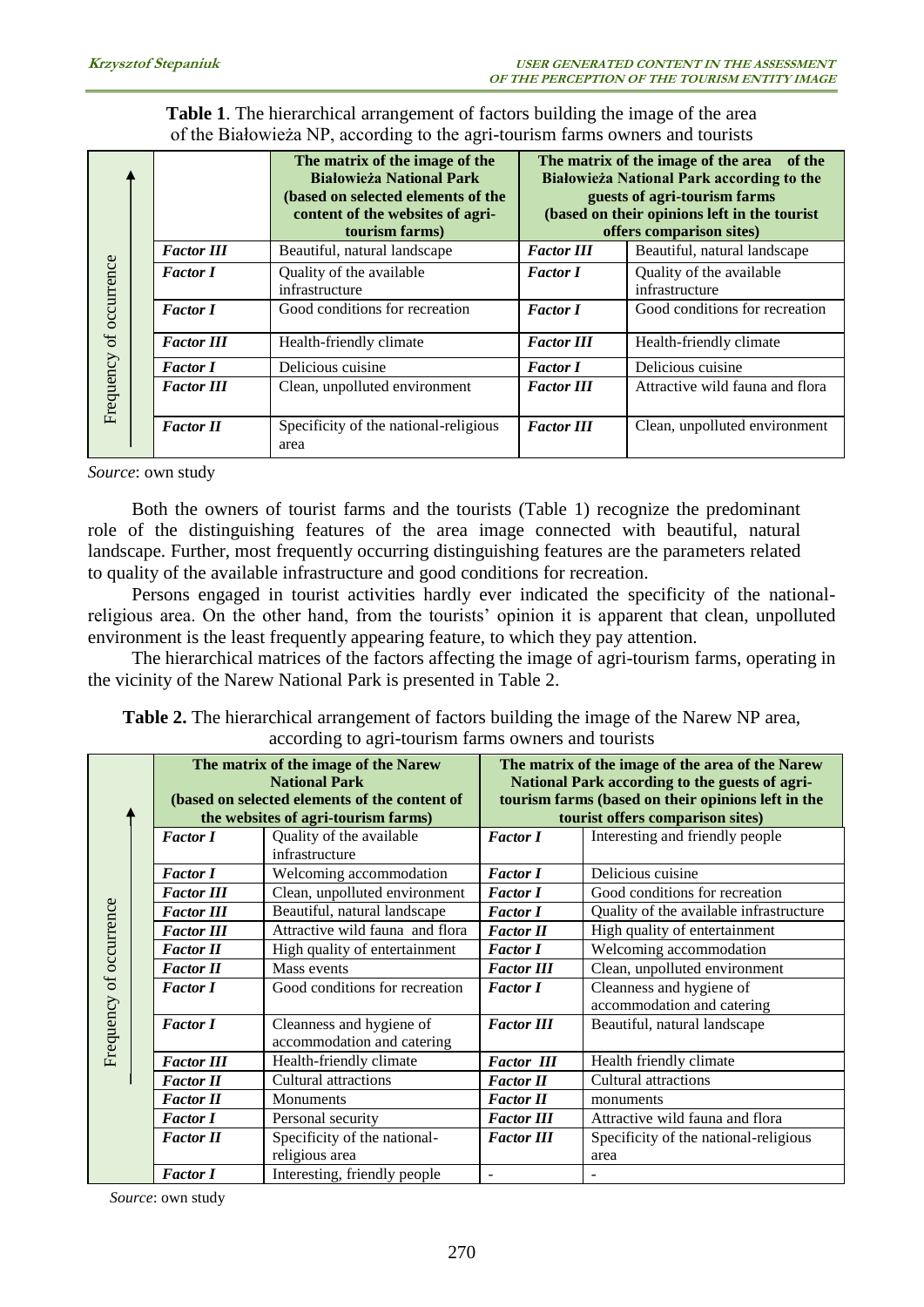In the case of BNP (Table 1) the content of websites of tourist farms and the UGC refers mainly to Factor I - The quality of tourism products and services, and Factor III - Wildlife. Furthermore, both owners of agri-tourist farms and tourists, in the presentation and perception of the image of destinations, have marginalized the role of Factor II - Tourist attractions.

The situation is slightly different in the case of the NNP area. Basing on the analysis of the contents of web sites it was found that the image of this area is built with almost uniform use of the three main factors - Factors I, II, III (Table 2).

In the case of the UGC analysis it has been demonstrated that tourists perceive the image of the travel destination having in mind mainly quality of tourism products and services (Factor I) and local wildlife (Factor III) and occasionally, in their opinions, they indicate the high quality of entertainment (Factor II).

## **4. Discussion**

Based on the conducted analysis, it was found that parameters related to the quality of tourism products and services and natural values are dominant in creating the image of the selected tourism entities related to protected areas in north-eastern Poland. However, in the case of facilities from the Narew National Park people engaged in touristic activities recognize the important role of tourist attractions (Factor II) in building the image of the destination. It is reflected in the uniform positioning of the distinguishing features associated with cultural attractions with regard to factors related to the quality of tourism products and services and factors relating to the natural attributes. However, the tourist attractions (Factor II), despite their significant positioning in building the image of tourist farms from the area of NPN, for tourists do not constitute a significant distinguishing feature in the perception of the area.

At the same time, the fact that tourism entities from the BNP and NPN areas do not highlight attributes associated with national-religious distinctiveness in building their images is surprising. This is particularly interesting in the case of the BNP area, where significant population centres, which belong to the national and religious minorities, occur. What is interesting, also tourists perceive this area in a very similar way, and in their opinions they do not recognize or they are not aware of the existence of such differences. Explanation of the reasons for this phenomenon requires further detailed research, and recognition of the touristic potential in the national-religious separateness, from the perspective of building the creation strategy of image and destination brand, could be the crucial issue for Destination Management Organizations related with analysed travel destinations in north-eastern Poland.

Zhou (2014) presented results similar to those presented above, and suggested that the image of the destination is seen from the perspective of the expectations of both tourists and the local community, that builds its image on the local, competitive tourism market. Hence, it can be argued that the analysed entities, building their image, simply respond to the basic needs of tourists that usually are associated with the need for variety, contact with nature, etc. Scarles (2009) presented the similar opinion, suggesting that the consumption of tourist values at rural areas is dependent on the available offer and the degree of adjustment to the expectations of tourists.

The selected content of agri-tourist farm sites (WEB 1.0) and UGC as a form of WEB 2.0 (opinions of the customers of agri-tourism farms, left in the selected nationwide tourist offers comparison sites) source of data can be effectively used in the tourist destination image analysis. However, the data obtained on the basis of the comments of tourists (UGC), due to the small number, can be perceived as not fully presenting the actual evaluation of image perception by tourists. Low activity of the social media users in posting comments is not anything special. According to a report by Pew Research Centre entitled *Social networking sites and our lives* (2011), only 20% of people visiting the profiles of other users leave their comments.

Important role in increasing the frequency of commenting could be played by managers of the social media profile, who, by initiating discussions or providing frequent answers to comments, could contribute to an increase in the activity of the commentating people.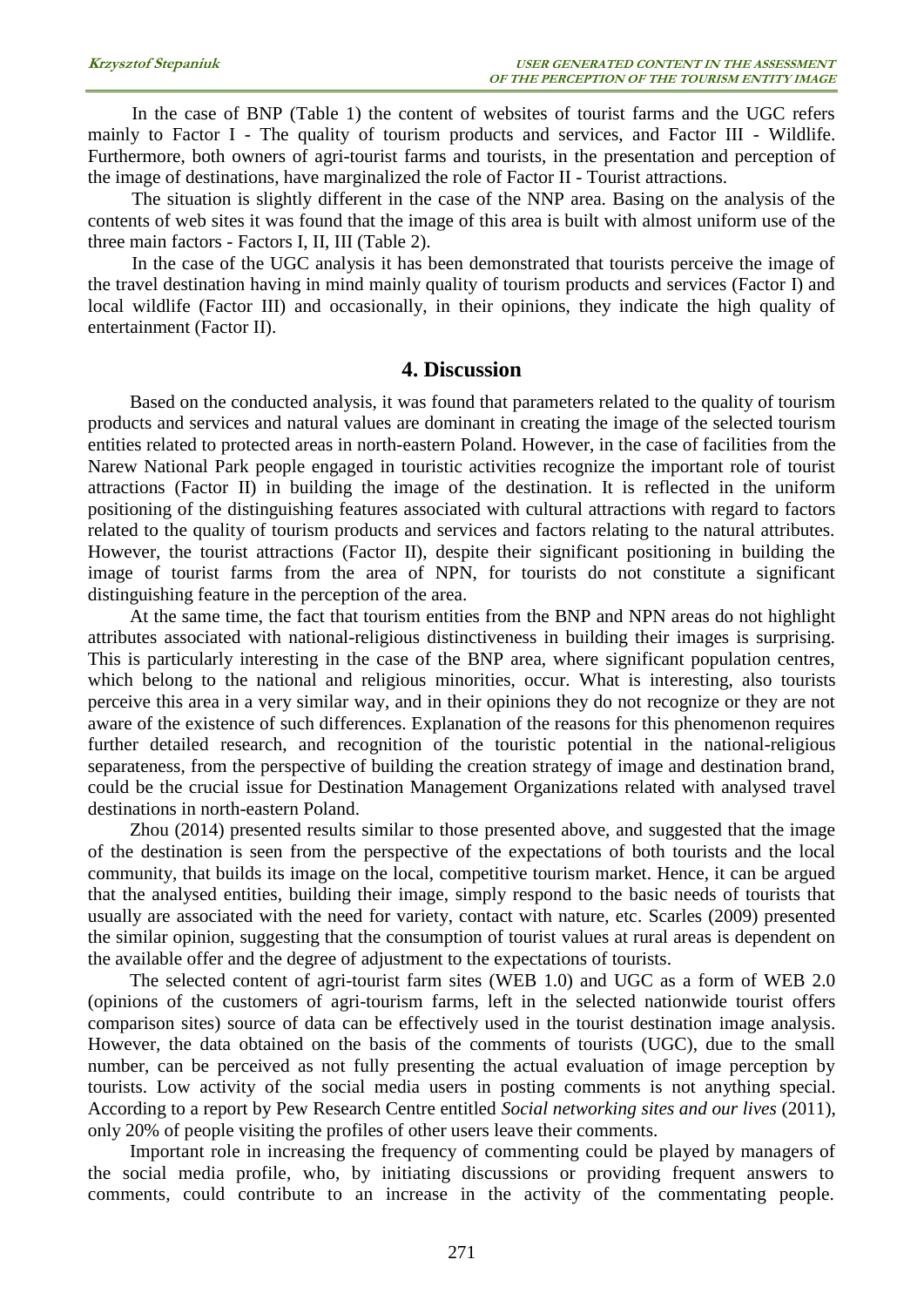Unfortunately, there are reports, for example, from the hotel industry (*Information from Trip advisors' master class, Revinate,* 2011) that only 7% of the surveyed facilities respond to the reviews left in the Internet.

Based on the above, it should be stated that the UGC can constitute an important source of information for effective tracking of the dynamics of changes in the perception of the image of the travel destinations. However, because of the low activity of the commentating people, and the difficulties with obtaining primary data relating to the analysed areas, such work may be hindered.

Nevertheless, the use of the UGC constitutes an important element in building the image of entities conducting tourist activities. The analysis of the content of this type allows for tracking the dynamics of changes in the tourists' image perception, which in turn may allow for the entity's effective image building. Therefore it could be stated state that the scientific purpose of the work was also achieved.

#### **References**

- Baloglu, S., McCleary, K. W. (1999). A model of destination image formation. *Annals of Tourism Research, 26 (4), 868-897.* [http://dx.doi.org/10.1016/S0160-7383\(99\)00030-4](http://dx.doi.org/10.1016/S0160-7383(99)00030-4)
- Beerli, A., Martin, J. D. (2004). A Model of Destination Image Formation. *Annals of Tourism Research, 31(3), 657-681.* <http://dx.doi.org/10.1016/j.annals.2004.01.010>
- Blackshaw, P. (2006). The consumer-controlled surveillance culture. http://www.clickz.com/clickz/column/1706163/the-consumer-controlled-surveillance-culture, [10.09.2014]
- Buhalis, B., Law, R. (2008), Progress in tourism management: Twenty years on and 10 years after the internet: The state of eTourism research*. Tourism Management 29 (4), 609–623*. <http://dx.doi.org/10.1016/j.tourman.2008.01.005>
- Eftekhari, H. M., Barzegar Z., & Isaai, M. T. (2010), Web 1.0 to Web 3.0 Evolution: Reviewing the Impacts on Tourism Development and Oportunities. in: Cipolla Ficarra F. V., de Castro Lozano C., Nicol E., Kratky A., Cipolla-Ficarra M., (eds.) *Human-Computer Interaction, Tourism and Cultural Heritage, Springer, 188*.
- Gretzel, U. (2007). Online travel reviews study. Role and impact of online travel reviews. *Laboratory for intelligent systems in Tourism (LIST), Texas University.* http://www.tripadvisor.com/pdfs/OnlineTravelReviewReport.pdf, [12.08.2014]
- Henderson, C. (2008), Representations of Islam in official tourism promotion. *Tourism Culture & Communication 8 (3), 135-145*. <http://dx.doi.org/10.3727/109830408786177470>
- Jacobsen, J. S. K., Munar, A. M. (2012). Tourist information search and destination choice in a digital age. *Tourism Management Perspectives 1, 39-47*. doi 10.1016/j.tmp.2011.12.005.
- Kotler, P., Haider, D. H. & Rein, I. (1993). *Marketing Places. New York: The Free Press*.
- Lee, R., Lockshin, L. (2011). Halo effects of tourists' destination image on domestic product perceptions. *Australasian Marketing Journal 19(1), 7-13*. doi: 10.1016/j.ausmj.2010.11.004.
- Liu, S. (2014). Selecting a destination image for a capital city rather than for a nation: A segmentation study. *Journal of Destination Marketing & Management 3(1), 11-17*. doi: 10.1016/j.jdmm.2013.12.002.
- Nicoletta, R., Servidio, R. (2012). Tourists' opinions and their selection of tourism destination images: An affective and motivational evaluation. *Tourism Management Perspectives 4, 19-27*. doi: 10.1016/j.tmp.2012.04.004.
- Parra-López, E., Oreja-Rodríguez, J. R. (2014). Evaluation of the competiveness of tourist zones of an island destination: An application of a Many-Facet Rasch Model (MFRM). *Journal of Destination Marketing & Management, Available online 21 January 2014, ISSN 2212-571X.* doi: 10.1016/j.jdmm.2013.12.007.
- Pew Research Centre, Social networking sites and our lives, http://www.pewinternet.org/2011/06/16/part-2 who-are-social-networking-site-users/ [10.09.2014]